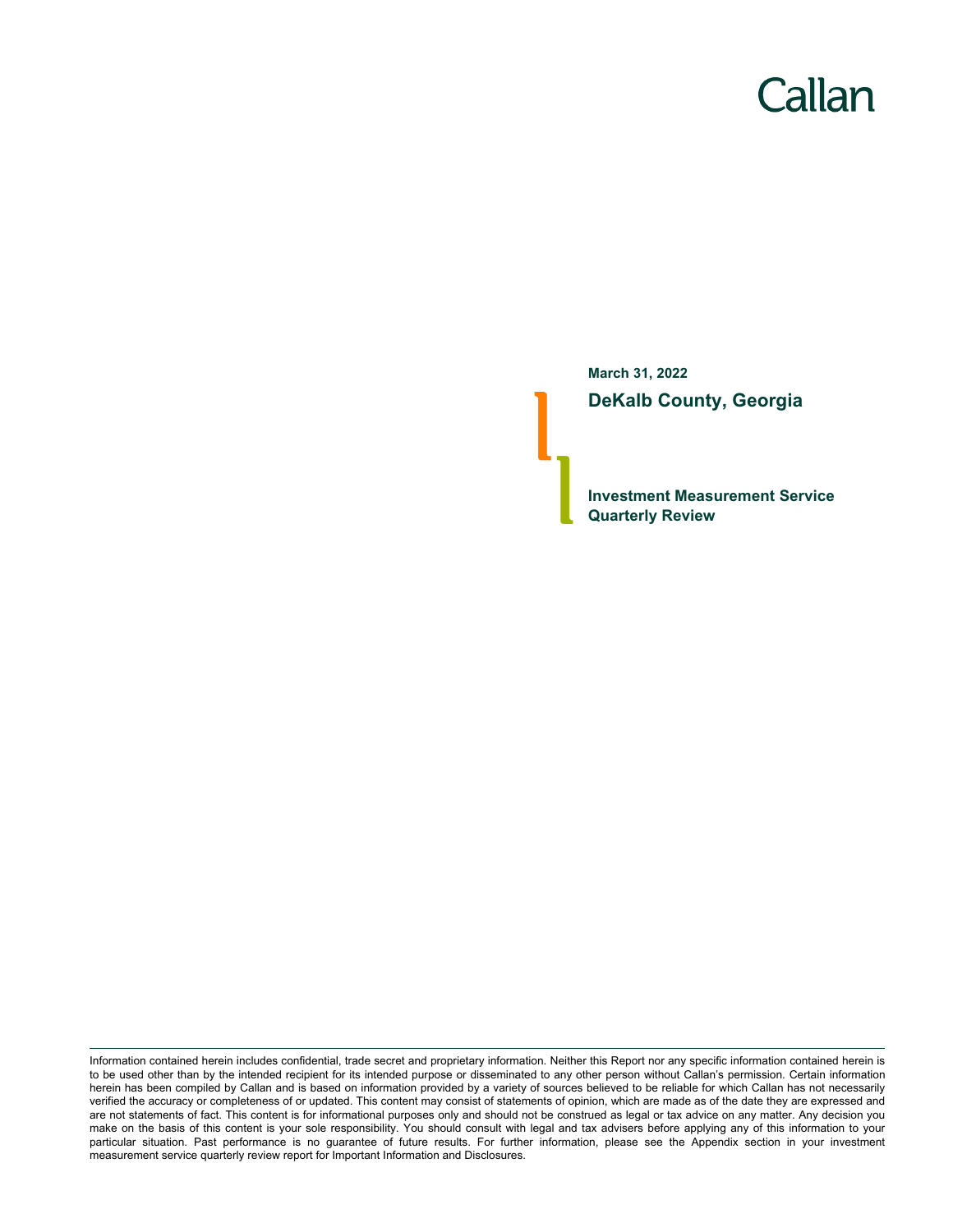## **Actual vs Target Asset Allocation As of March 31, 2022**

The top left chart shows the Fund's asset allocation as of March 31, 2022. The top right chart shows the Fund's target asset allocation as outlined in the investment policy statement. The bottom chart ranks the fund's asset allocation and the target allocation versus the Callan Public Fund Sponsor Database.





|                       | \$000s     | Weight  |         | Percent           | \$000s            |
|-----------------------|------------|---------|---------|-------------------|-------------------|
| Asset Class           | Actual     | Actual  | ⊺arqet  | <b>Difference</b> | <b>Difference</b> |
| Domestic Equity       | 1.074.987  | 63.6%   | 60.0%   | 3.6%              | 60.768            |
| Domestic Fixed Income | 370.431    | 21.9%   | 25.0%   | $(3.1\%)$         | (52, 160)         |
| International Equity  | 215.867    | 12.8%   | 15.0%   | (2.2%)<br>1.7%    | (37,688)          |
| Cash Account          | 29.080     | $1.7\%$ | $0.0\%$ |                   | 29.080            |
| Total                 | .690.365 ا | 100.0%  | 100.0%  |                   |                   |

#### **Asset Class Weights vs Callan Public Fund Sponsor Database**



\* Current Quarter Target = 50.0% S&P 500 Index, 20.0% Blmbg Aggregate, 15.0% MSCI EAFE, 10.0% Russell 2000 Index and 5.0% ICE Cnvrts IG 5% Iss Cap.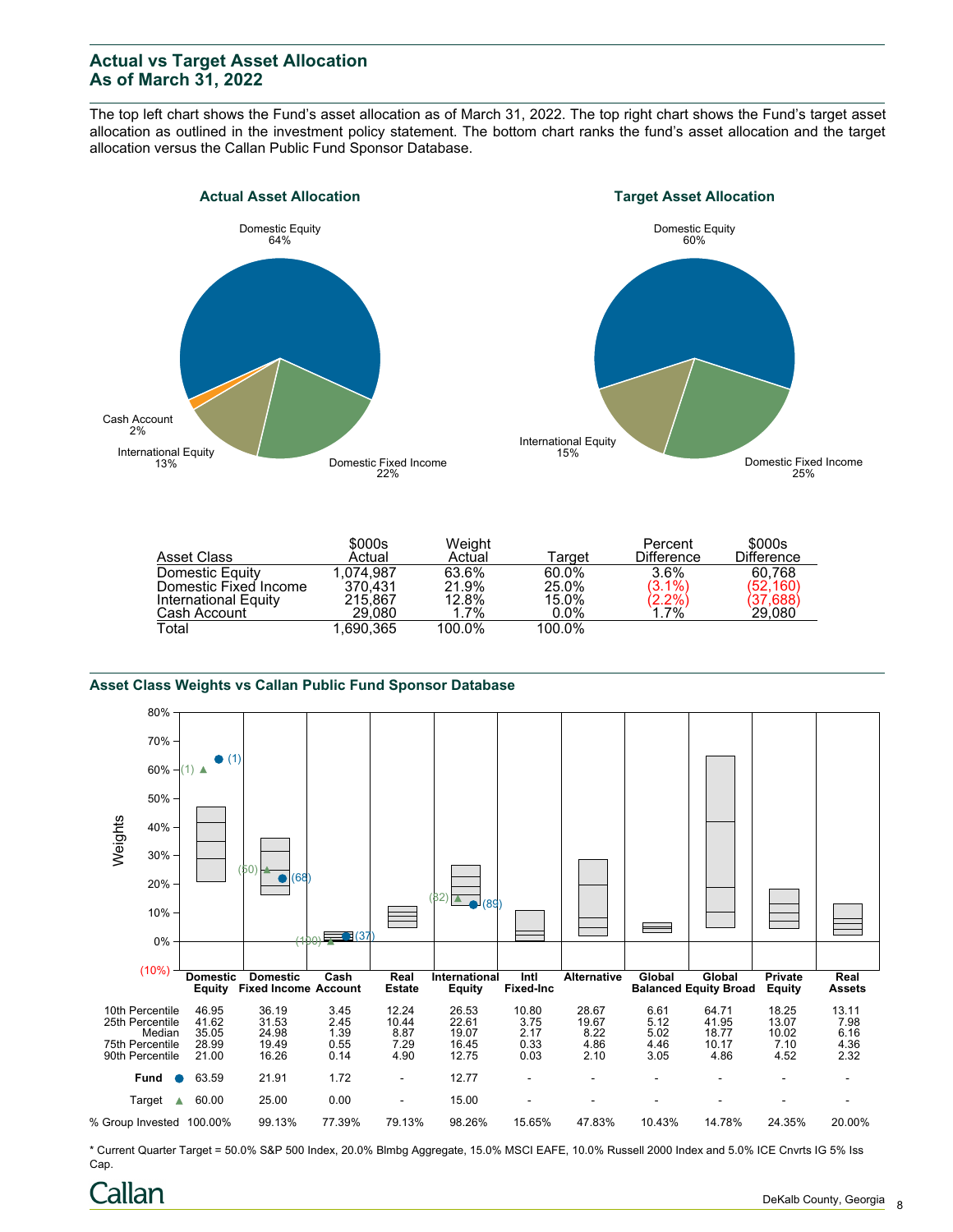## **Investment Manager Asset Allocation**

The table below contrasts the distribution of assets across the Fund's investment managers as of March 31, 2022, with the distribution as of December 31, 2021. The change in asset distribution is broken down into the dollar change due to Net New Investment and the dollar change due to Investment Return.

|                                  | <b>March 31, 2022</b> |        |                |                   | <b>December 31, 2021</b> |        |
|----------------------------------|-----------------------|--------|----------------|-------------------|--------------------------|--------|
|                                  | <b>Market Value</b>   | Weight | Net New Inv.   | Inv. Return       | <b>Market Value</b>      | Weight |
| <b>Domestic Equity</b>           | \$1,074,986,589       | 63.59% | \$(25,007,360) | \$(61, 569, 031)  | \$1,161,562,980          | 64.81% |
| Large Cap                        | \$874,206,138         | 51.72% | \$(18,507,360) | \$ (55, 256, 885) | \$947,970,384            | 52.89% |
| Jennison Associates              | 213,882,112           | 12.65% |                | (33,051,470)      | 246,933,583              | 13.78% |
| Loomis Large Cap Growth          | 218,035,648           | 12.90% | (10,000,000)   | (18, 768, 839)    | 246,804,487              | 13.77% |
| Edgar Lomax                      | 50,396,217            | 2.98%  |                | 725.410           | 49,670,806               | 2.77%  |
| Gabelli Asset Management         | 125,373,900           | 7.42%  | U              | (2,013,001)       | 127,386,900              | 7.11%  |
| SSqA Russell 1000 Value          | 266,518,262           | 15.77% | (8,507,360)    | (2, 148, 985)     | 277,174,607              | 15.47% |
| <b>Small Cap</b>                 | \$200,780,451         | 11.88% | \$(6,500,000)  | \$ (6,312,146)    | \$213,592,597            | 11.92% |
| Frontier Capital Management      | 100,148,361           | 5.92%  | (3,500,000)    | (4,689,618)       | 108,337,979              | 6.05%  |
| <b>EARNEST Partners</b>          | 100,632,090           | 5.95%  | (3,000,000)    | (1,622,527)       | 105,254,618              | 5.87%  |
| <b>Domestic Fixed Income</b>     | \$370,431,288         | 21.91% | \$0            | \$(17,164,266)    | \$387,595,553            | 21.63% |
| Segall Bryant & Hamill           | 167,116,746           | 9.89%  | $\Omega$       | (9,912,217)       | 177,028,963              | 9.88%  |
| Income Research & Mgmt           | 107,881,366           | 6.38%  | 0              | (6,445,262)       | 114,326,628              | 6.38%  |
| <b>Advent Capital Management</b> | 95,433,175            | 5.65%  | 0              | (806, 787)        | 96,239,962               | 5.37%  |
| <b>International Equity</b>      | \$215,867,081         | 12.77% | \$(173,209)    | \$(14, 461, 911)  | \$230,502,201            | 12.86% |
| T. Rowe Price Inst Intl Core Eq. | 132,365,001           | 7.83%  |                | (8,853,225)       | 141,218,226              | 7.88%  |
| Marathon                         | 83,502,080            | 4.94%  | (173, 209)     | (5,608,686)       | 89,283,975               | 4.98%  |
| <b>Cash Account</b>              | \$29,080,027          | 1.72%  | \$16,559,665   | \$641             | \$12,519,720             | 0.70%  |
| <b>Total Fund</b>                | \$1,690,364,985       | 100.0% | \$ (8,620,904) | \$ (93, 194, 566) | \$1,792,180,455          | 100.0% |

### **Asset Distribution Across Investment Managers**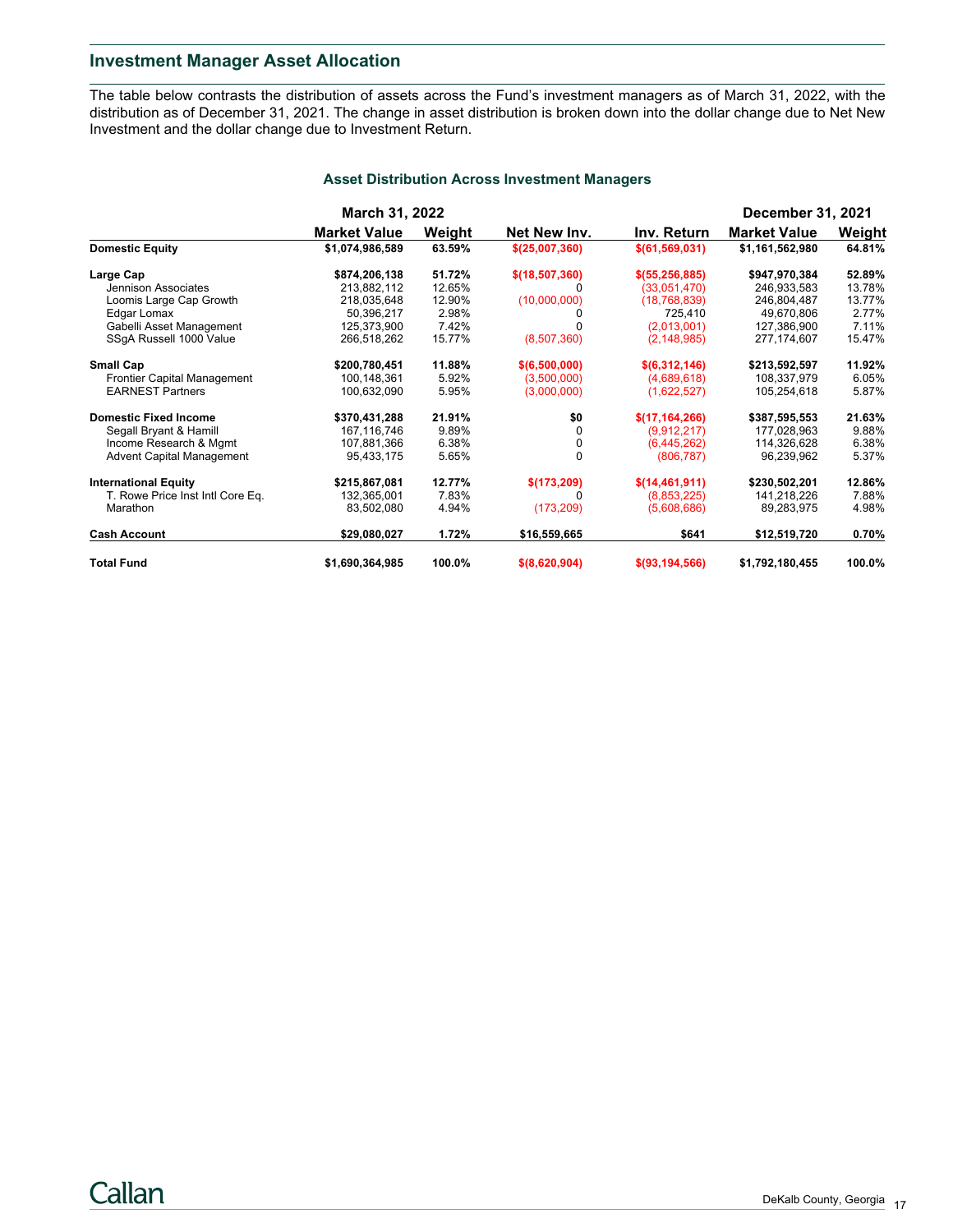### **Investment Manager Returns**

The table below details the rates of return for the Fund's investment managers over various time periods ended March 31, 2022. Negative returns are shown in red, positive returns in black. Returns for one year or greater are annualized. The first set of returns for each asset class represents the composite returns for all the fund's accounts for that asset class.

|  | <b>Returns for Periods Ended March 31, 2022</b> |
|--|-------------------------------------------------|
|--|-------------------------------------------------|

|                                      |                    |             | Last   | Last         | Last            |
|--------------------------------------|--------------------|-------------|--------|--------------|-----------------|
|                                      | Last               | Last        | 3      | 5            | 10              |
|                                      | Quarter            | Year        | Years  | <b>Years</b> | Years           |
| <b>Domestic Equity</b>               | (5.25%)            | 6.99%       | 15.99% | 13.45%       | 12.68%          |
| Domestic Equity Benchmark (1)        | (5.06%)            | 11.85%      | 17.81% | 15.02%       | 14.10%          |
| Russell 3000                         | (5.28%)            | 11.92%      | 18.24% | 15.40%       | 14.28%          |
| Large Cap                            | (5.79%)            | 8.44%       | 16.24% | 13.94%       | 12.62%          |
| S&P 500 Index                        | $(4.60\%)$         | 15.65%      | 18.92% | 15.99%       | 14.64%          |
| <b>Large Cap Growth</b>              | $(10.50\%)$        | 6.05%       | 20.37% | 19.53%       | 15.73%          |
| Jennison Associates                  | (13.38%)           | 4.90%       | 21.02% | 20.81%       | 17.16%          |
| Loomis Large Cap Growth              | $(7.71\%)$         | 7.03%       | 18.88% |              |                 |
| Russell 1000 Growth                  | $(9.04\%)$         | 14.98%      | 23.60% | 20.88%       | 17.04%          |
| <b>Large Cap Value</b>               | (0.74%)            | 10.28%      | 10.85% | 8.44%        | 9.65%           |
| Edgar Lomax                          | 1.46%              | 14.97%      | 11.22% | 11.05%       | 11.93%          |
| Gabelli Asset Management             | (1.58%)            | 5.66%       | 12.04% | 9.45%        | 10.99%          |
| SSgA Russell 1000 Value              | (0.73%)            | 11.69%      |        |              | $\blacksquare$  |
| Russell 1000 Value                   | $(0.74\%)$         | 11.67%      | 13.02% | 10.29%       | 11.70%          |
| <b>Small Cap</b>                     | $(2.80\%)$         | 1.50%       | 14.80% | 11.28%       | 13.13%          |
| Russell 2000                         | (7.53%)            | (5.79%)     | 11.74% | 9.74%        | 11.04%          |
| <b>Small Cap Growth</b>              |                    |             |        |              |                 |
| <b>Frontier Capital Mgmt</b>         | (4.17%)            | 2.96%       | 14.90% | 11.41%       | 13.20%          |
| Russell 2500 Growth                  | $(12.30\%)$        | $(10.12\%)$ | 12.99% | 13.22%       | 12.69%          |
| <b>Small Cap Value</b>               |                    |             |        |              |                 |
| <b>EARNEST Partners</b>              | (1.39%)            | 0.07%       | 14.69% | 11.14%       | 13.08%          |
| Russell 2000 Value                   | $(2.40\%)$         | 3.32%       | 12.73% | 8.57%        | 10.54%          |
| <b>Domestic Fixed Income</b>         | (4.43%)            | (1.20%)     | 4.29%  | 4.75%        | 4.47%           |
| Dom. Fixed Income Benchmark (2)      | (4.78%)            | $(2.10\%)$  | 3.54%  | 4.09%        | 4.04%           |
| Segall Bryant & Hamill (3)           | $(5.60\%)$         | (3.52%)     | 1.71%  | 2.59%        | 2.75%           |
| Income Research & Mgmt (4)           | (5.64%)            | $(3.90\%)$  | 2.67%  | 2.95%        | 2.64%           |
| Blended Benchmark (5)                | (5.93%)            | (4.15%)     | 1.69%  | 2.14%        | 2.18%           |
| <b>Advent Capital Management</b>     | $(0.84\%)$         | 6.51%       | 11.71% | 11.60%       | 10.89%          |
| ML Investment Grade Convertibles     | $(2.20\%)$         | 4.42%       | 9.51%  | 10.76%       | 11.42%          |
| ML IG US Convertibles 5% Cap         | (0.13%)            | 6.30%       | 10.67% | 11.14%       | 10.58%          |
| <b>International Equity</b>          | $(6.20\%)$         | (0.61%)     | 9.41%  | 7.89%        | 6.79%           |
| MSCI EAFE Index                      | (5.91%)            | 1.16%       | 7.78%  | 6.72%        | 6.27%           |
| T. Rowe Price Inst Intl Core Eq. (6) | $(6.14\%)$         | 0.08%       | 9.45%  | 7.77%        | 6.91%           |
| <b>MSCI EAFE Index</b>               | $(5.91\%)$         | 1.16%       | 7.78%  | 6.72%        | 6.27%           |
| Marathon                             | (6.28%)            | (1.69%)     | 8.53%  |              |                 |
| <b>MSCI EAFE Index</b>               | $(5.91\%)$         | 1.16%       | 7.78%  | 6.72%        | 6.27%           |
| <b>Total Fund</b>                    |                    | 4.12%       | 12.33% | 10.64%       |                 |
| <b>Total Fund Target*</b>            | (5.14%)<br>(5.08%) | 6.72%       | 12.87% | 11.18%       | 9.88%<br>10.46% |
|                                      |                    |             |        |              |                 |

\* Current Quarter Target = 50.0% S&P 500 Index, 20.0% Blmbg Aggregate, 15.0% MSCI EAFE, 10.0% Russell 2000 Index

and 5.0% ICE Cnvrts IG 5% Iss Cap.<br>(1) 83.3% S&P 500 and 16.7% Russell 2000 through June 30, 2007; 81.8% S&P 500 and 18.2% Russell 2000 through<br>September 30, 2010; 83.3% S&P 500 and 16.7% Russell 2000 through July 31, 2014

(2) 83.3% Blmbg Aggregate and 16.7% ML Investment Grade Convertibles through July 31, 2014, and 80% Blmbg Aggregate and<br>20% ML Investment Grade Convertibles thereafter.<br>(3) Denver Investment Advisors was acquired in 2Q 201

for IR&M begins on February 1, 2017.

(5) Blmbg Aggregate through July 31, 2010; Blmbg Gov/Credit Index Intermediate through December 31, 2012;

Blmbg Aggregate thereafter. (6) T. Rowe Price International Core Equity Fund was moved from the mutual fund into the International Core Equity Trust class B on 6/19/2018. Mutual Fund returns are net of fees.

Only full quarter manager returns shown.

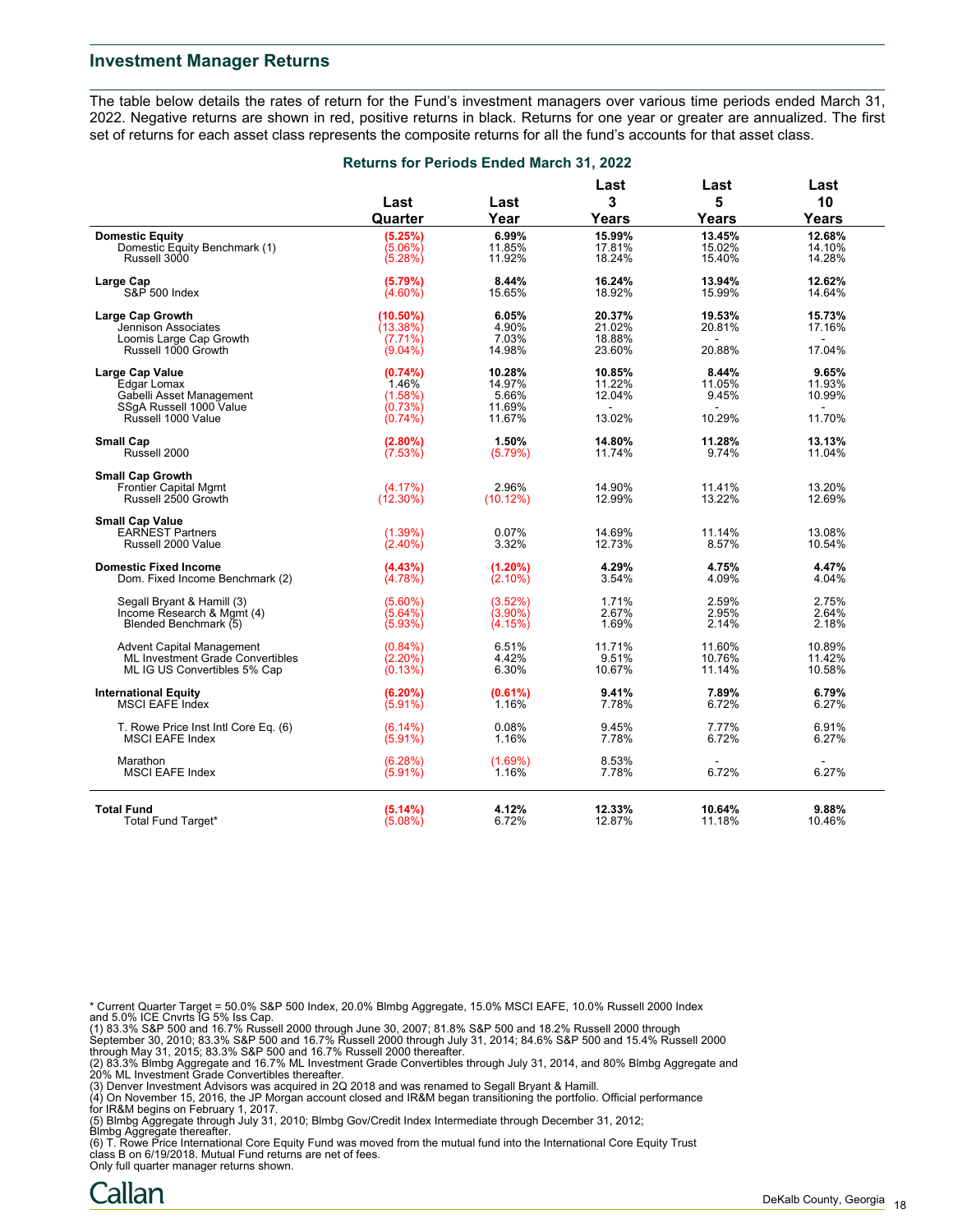## **Investment Manager Returns**

The table below details the rates of return for the Fund's investment managers over various time periods ended March 31, 2022. Negative returns are shown in red, positive returns in black. Returns for one year or greater are annualized. The first set of returns for each asset class represents the composite returns for all the fund's accounts for that asset class.

| <b>Returns for Periods Ended March 31, 2022</b> |            |            |              |  |  |  |
|-------------------------------------------------|------------|------------|--------------|--|--|--|
|                                                 | Last<br>15 | Last<br>20 | Last<br>25   |  |  |  |
|                                                 | Years      | Years      | <b>Years</b> |  |  |  |
| <b>Domestic Equity</b>                          | 9.73%      | 9.18%      | 9.98%        |  |  |  |
| Domestic Equity Benchmark (1)                   | 9.95%      | 9.05%      | 9.28%        |  |  |  |
| Russell 3000                                    | 10.10%     | 9.37%      | 9.53%        |  |  |  |
| Jennison Associates                             | 13.40%     | 11.05%     | 11.35%       |  |  |  |
| Russell 1000 Growth                             | 12.92%     | 10.48%     | 9.89%        |  |  |  |
| Edgar Lomax                                     | 8.53%      |            |              |  |  |  |
| Gabelli Asset Management                        | 9.61%      | 9.97%      | 11.64%       |  |  |  |
| Russell 1000 Value                              | 7.36%      | 8.08%      | 8.75%        |  |  |  |
| <b>EARNEST Partners</b>                         | 9.63%      |            |              |  |  |  |
| Russell 2000 Value                              | 6.91%      | 8.55%      | 9.49%        |  |  |  |
| <b>Domestic Fixed Income</b>                    | 4.71%      | 4.93%      | 5.39%        |  |  |  |
| Dom. Fixed Income Benchmark (2)                 | 4.67%      | 4.84%      | 5.38%        |  |  |  |
| Segall Bryant & Hamill                          | 3.90%      | 4.32%      | 4.75%        |  |  |  |
| Blended Benchmark (3)                           | 3.41%      | 3.89%      | 4.62%        |  |  |  |
| <b>Total Fund</b>                               | 7.98%      | 7.70%      | 8.43%        |  |  |  |
| Total Fund Target*                              | 8.33%      | 7.83%      | 8.21%        |  |  |  |

\* Current Quarter Target = 50.0% S&P 500 Index, 20.0% Blmbg Aggregate, 15.0% MSCI EAFE, 10.0% Russell 2000 Index and 5.0% ICE Cnvrts IG 5% Iss Cap.

(1) S&P 500 through June 30, 2005; 83.3% S&P 500 and 16.7% Russell 2000 through June 30, 2007; 81.8% S&P 500 and 18.2% Russell 2000 through September 30, 2010; 83.3% S&P 500 and 16.7% Russell 2000 through July 31, 2014; 84.6% S&P 500 and 15.4% Russell 2000 through May 31, 2015; 83.3% S&P 500 and 16.7% Russell 2000 thereafter.

(2) 83.3% Blmbg Aggregate and 16.7% ML Investment Grade Convertibles through July 31, 2014, and 80% Blmbg Aggregate and 20% ML Investment Grade Convertibles thereafter.

(3) Blmbg Aggregate through July 31, 2010; Blmbg Gov/Credit Index Intermediate through December 31, 2012; Blmbg Aggregate thereafter.

Only full quarter manager returns shown.